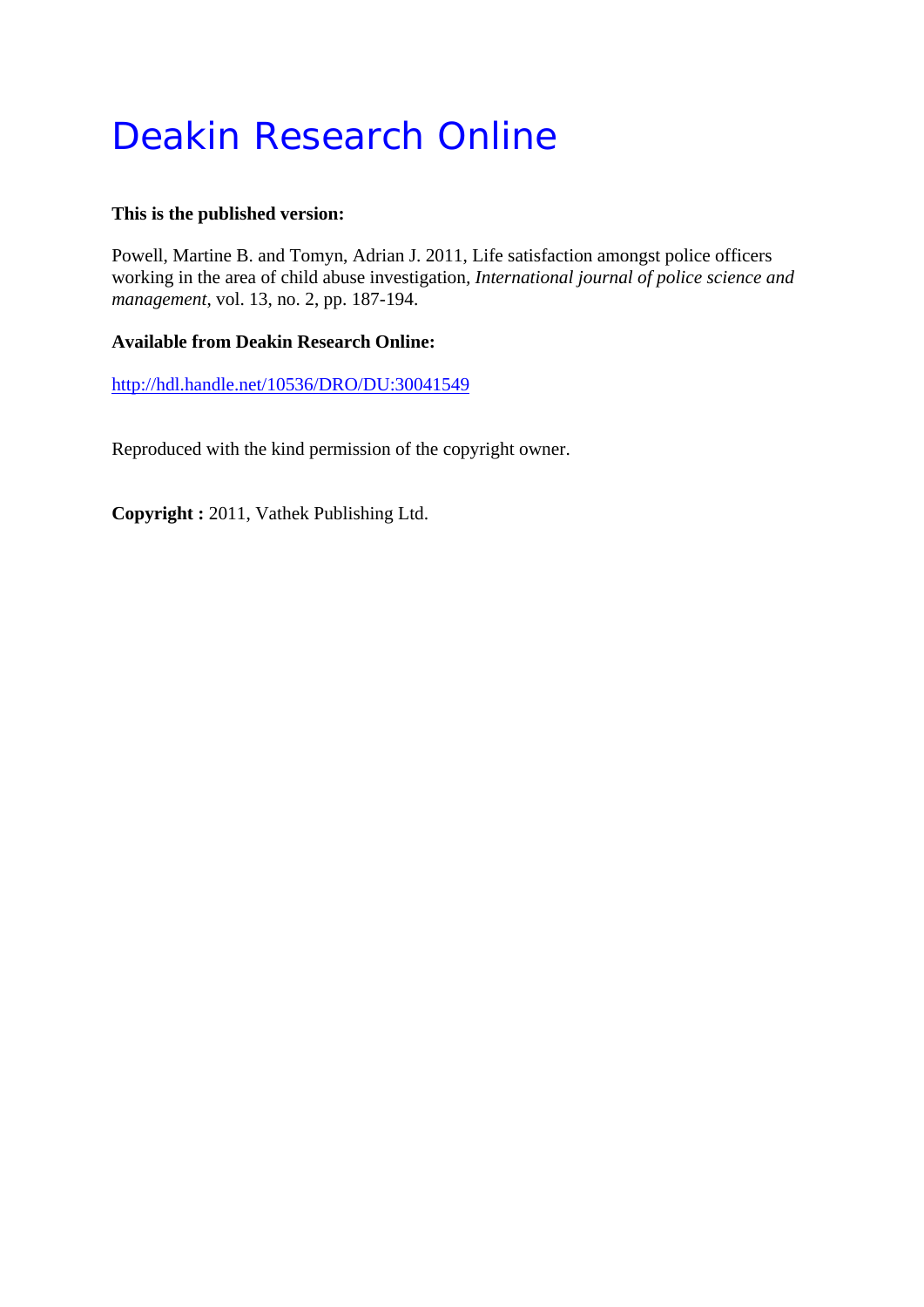# **Life satisfaction amongst police officers working in the area of child abuse investigation**

# **Martine B. Powell‡ and Adrian J. Tomyn†**

‡(Corresponding author) School of Psychology, Deakin University, 221 Burwood Hwy, Burwood, 3125, Australia. Tel: 61 3 9244 6106; Fax: 61 3 9244 6858; email: martine.powell@deakin.edu.au.

†School of Health Sciences, Discipline of Psychology, RMIT University, Bundoora, Australia.

*Submitted 27 September 2010; revision submitted 13 February 2011; accepted 16 February 2011*

Keywords: stress and policing, vicarious trauma, life satisfaction

**Martine Powell** *is Professor of Psychology and a widely recognised expert in the area of child abuse investigation. She has published over 130 papers on the topic; her focus has been investigative interview technique as well as the personal and organisational barriers that inhibit effective child abuse investigation and the identification of strategies for overcoming these.*

**Adrian Tomyn** *is an early career researcher who specialises in the area of mental wellbeing. He completed his PhD on the topic of life satisfaction, under the supervision of Professor Robert Cummins (a leading international expert on the topic).*

## **ABSTRACT**

*Child abuse investigation is an area of work reported to be associated with high levels of work stress. This potentially places professionals at risk of psychological harm and may lead to lower life satisfaction than in the general population. The current study examined this issue within a large sample of Australian police officers. Specifically, 214 officers working in the area of child abuse investigation responded to a single global measure of life satisfaction (LS) known to be highly related to other measures of subjective wellbeing*

*as well as clinical depression. The results revealed that, irrespective of the officers' gender or degree of exposure to child abuse cases, the mean score from LS score was within the expected adult normative range. Further, the overall incidence of low LS in this sample (1.9 per cent) was not significantly different from the general population (4.3 per cent). The implications of these findings for police organisations are discussed.*

#### **INTRODUCTION**

Child abuse investigation is an area of work reported to be associated with high levels of work stress, placing professionals who work in the area at a higher risk of psychological harm than the general population (Chouliara, Hutchison, & Karatzias, 2009; Stevens & Higgins, 2002). In the clinical literature, the association between exposure to traumatic case material (eg, child sexual abuse) and trauma-related symptoms (eg, anxiety, depression) amongst professionals is well established. The risk of developing such symptoms seems to be heightened amongst females, those with a personal history of childhood maltreatment

International Journal of Police Science and Management, Vol. 13 No. 2, 2011, pp. 187–194. DOI: 10.1350/ijps.2011.13.2.225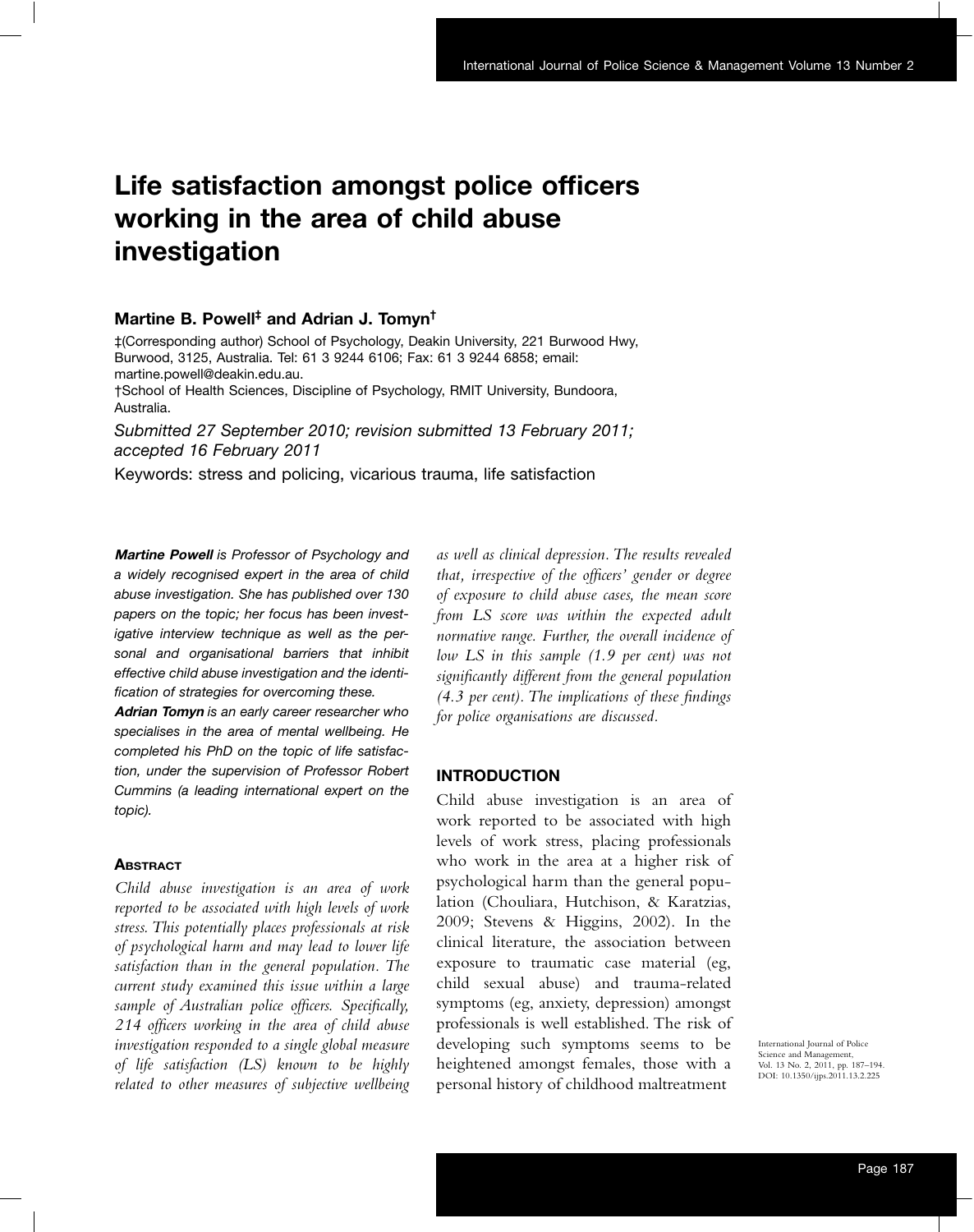and those who carry relatively large caseloads (Brady, Guy, Poelstra, & Brokaw, 1999; Schauben & Frazier, 1995).

The risk of psychological injury from exposure to traumatic case material is relevant to all professionals in the field of child abuse investigation (eg, social workers, therapists) including police officers (Coman, Evans, Stanley, & Burrows, 1991; Dantzer, 1987; Kroes, Hurrell, & Margolis, 1974; Terry, 1981). Indeed, police officers are less likely than other professionals to seek therapeutic intervention to prevent or moderate their stress reactions (Follette et al., 1994). Further, police officers are less likely to receive adequate training to prepare them to handle child sexual abuse investigations (Daly, 2005) and are more likely to selfmedicate with the use of alcohol and other drugs, which compounds trauma symptoms in the long term (Cross & Ashley, 2004). Poor conviction rates and exposure to offenders as well as victims may also heighten feelings of compassion fatigue amongst police (Violanti & Gehrke, 2004; Wright, 2004; Wright, Powell, & Ridge, 2006).

Given the potentially negative psychological impact of working in the area of child abuse investigation, law enforcement organisations need to ensure that they provide work contexts and procedures that maximise worker safety. One such procedure, adopted in some jurisdictions, is to limit the time that professionals can work in the area (ie, impose maximum tenure: Powell & Wright, 2009). Other strategies include education programmes and mandatory routine psychological assessment and therapeutic consultation. However, little research has investigated the relative efficacy of various procedures in minimising psychological or other injuries. Indeed, almost no research has examined the psychological functioning of police who work in this area. The research has been limited to eliciting professionals' perceptions about the nature

of the stressors they face (eg, Wright et al., 2006) as opposed to using normative measures of mental and/or physical wellbeing to examine the functioning of professionals relative to the general population. The current study makes one small, albeit important, contribution to this area by implementing a global normative measure of subjective wellbeing in a large sample of officers; a measure that is known to be highly correlated with mood dysfunction and is moderately to highly correlated with health satisfaction (International Wellbeing Group, 2006).

Specifically, we asked child abuse investigators to respond to a single question, 'How satisfied are you with your life as a whole?', using an 11-point end-defined Likert scale  $(0 =$  Completely Dissatisfied;  $5 =$  Neutral;  $10 =$  Completely Satisfied). This item was first developed by Campbell, Converse, and Rodgers (1976) and is one of the most widely adopted global assessments of subjective wellbeing. Despite being a single item, it is reported to have adequate psychometric properties (Cummins, Eckersley, Pallant, Van Vugt, & Misajon, 2003; Diener, Suh, Lucas, & Smith, 1999) and high convergent validity with other frequently used measures of subjective wellbeing (International Wellbeing Group, 2006; Tomyn & Cummins, 2010). More importantly for this study, scores on the single-item measure of life satisfaction are known to be a good global indicator of general pathology, for example, depression in Australia (Cummins et al., 2010) and suicide ideation overseas (Heisel & Flett, 2004).

A robust phenomenon in the literature is that life satisfaction is normally a positive state of mind, with most people scoring in the positive range for life satisfaction (Cummins, 1995; Cummins & Nistico, 2002; Diener, 2000; Headey & Wearing, 1989, 1992). According to Cummins et al. (2010), 74 per cent of Australian adults participating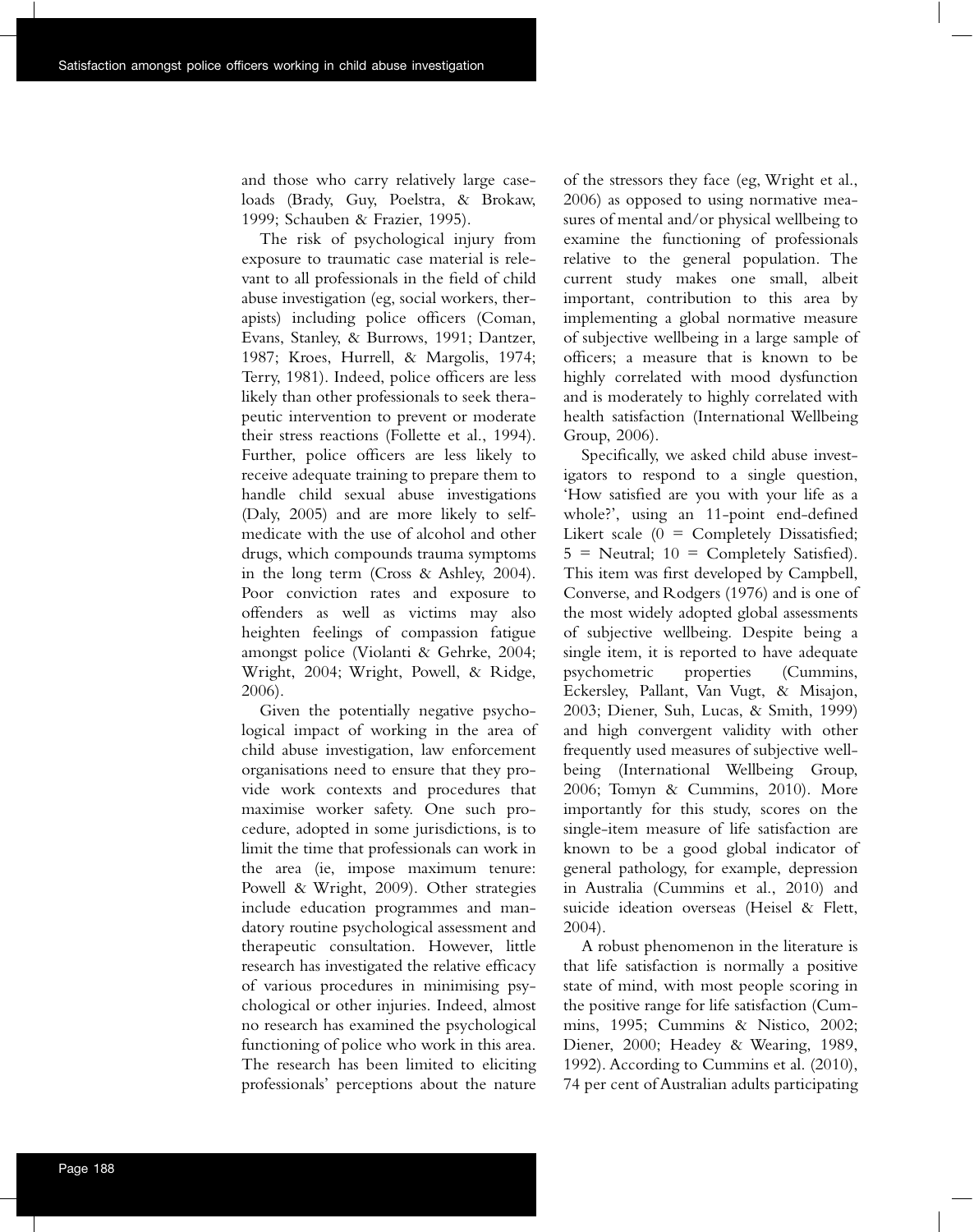in the Australian Unity Wellbeing Index scored in the 6–9 range measured using the aforementioned 0–10 Likert scale, irrespective of contextual life circumstances. Further, Cummins et al. reported that only 9 per cent of Australian adults score between 0 and 4. Thus, it is normal for most people to experience a level of life satisfaction in the positive range of values offered by this measurement instrument.

Using mean life satisfaction (LS) scores obtained from the 22 surveys comprising the Australian Unity Wellbeing Index over the years 2001–2010, a normative range for LS amongst the Australian adult population has been generated. This normative range is reported to be between 7.59 and 7.92 (Cummins et al., 2010). Thus, a lower mean LS rating amongst individuals tested compared with the general population and a significantly higher proportion of responses in the 0–4 response range compared with the general Australian adult population (9 per cent) would indicate that experienced child abuse investigators (as a group) have relatively poor subjective wellbeing and higher risk of pathology in the form of depression or anxiety (Cummins et al., 2010).

# **STUDY AIMS AND HYPOTHESES**

This study examined LS amongst experienced child abuse investigators at four state law enforcement agencies in Australia. Specifically, our aim was to determine whether this line of work (reported to be associated with high levels of work stress) is associated with lower levels of LS compared to the general adult population. Based on the evidence that females are more likely to suffer vicarious trauma than males, we also hypothesised that female officers would have a significantly lower mean LS score than males, and that the frequency of responses in the 0–4 range would be significantly higher for the female officers

compared with the males. Finally, we hypothesised that the greater the officers' exposure to case material, the lower their mean LS score and the higher the frequency of responses in the 0–4 range.

# **METHOD**

# **Participants**

The police officers were recruited through senior members of child abuse units at four state law enforcement agencies in Australia, over the years 2003 to 2009. Of the 236 officers invited to take part, 214 (128 female and 86 male) agreed to be involved, representing a response rate of 90.7 per cent. While the officers were of various ranks, the majority were of senior constable or sergeant level, $1$  had more than 10 years' experience in the police force, and had considerable experience investigating child abuse (exposure to more than 100 cases). Apart from voluntary access to a therapist, however, each of our participants had little exposure to formal preparation or intervention for dealing with work-related stressors.

#### **Procedure and measures**

Officers completed a written questionnaire while they attended professional development workshops (as a group). The officers read an explanatory statement describing the study and their involvement before providing the written informed consent that enabled their responses to be included. Officers were aware at the time of completing the questionnaire that the results were confidential (no names or other identifying features were displayed on the forms).

# *Life satisfaction*

This was measured with the single question, 'How satisfied are you with your life as a whole?', using the 11-point end-defined Likert scale  $(0 =$  Completely Dissatisfied;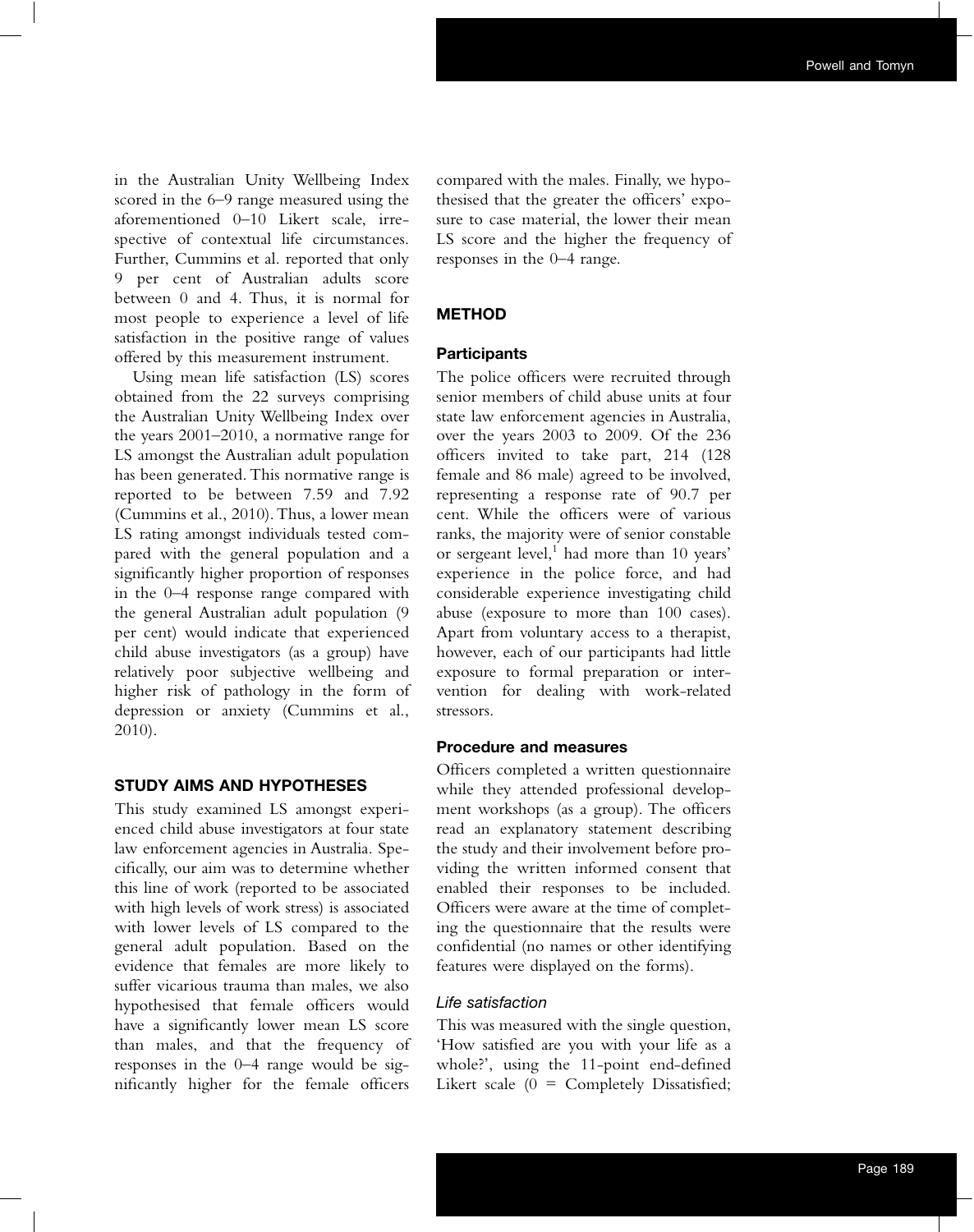$5$  = Neutral;  $10$  = Completely Satisfied) described previously.

## *Years of experience in the police force*

Participants were asked to report the month and year in which they joined the police force so that the time between initial recruitment and the completion of the questionnaire could be calculated. Participants were grouped into the following four categories representing years of service: 1–4 years, 5–10 years, 11–15 years and 16+ years.

#### *Number of prior interviews with children*

Participants indicated experience in interviewing children by estimating the most appropriate number of prior interviews conducted (ie, 0, 1, 3, 5, 10, 20, 30, 40, 50, 75, 100, 150, 200, 300, >300). Participants were then grouped into the following six categories: no prior interviews, 1–10 interviews, 11–20 interviews, 21–50 interviews, 51–100 interviews and 101+ interviews.

Participants were then grouped into the following four categories: 1–10 interviews, 11–20 interviews, 21–50 interviews, 51–100 interviews and 101+ interviews

# *Number of prior interviews with an alleged adult offender*

Participants indicated experience in interviewing offenders by estimating the most appropriate number of prior interviews (ie, 0, 1, 3, 5, 10, 20, 30, 40, 50, 75, 100, 150, 200, 300, >300). Participants were then grouped as no prior interviews, 1–20 interviews, 21–50 interviews, 51–100 interviews and 101+ interviews.

Note that there was no theoretical basis for grouping participants according to years of experience and number of interviews in the manner described above. Rather, participants were grouped into categories to ensure that there were an adequate number of cases in each group to test the predictions and identify any significant group differences that might exist on these variables.

#### **Data management and analysis**

SPSS software (version 17.0) was used for data screening and analysis. Levene's test of the assumption of equality of error variances between groups was assumed (*p* > 0.05) for all analyses involving Analysis of Variance (ANOVA), and all results were interpreted at the level of  $p < 0.05$ .

# **RESULTS**

# **Comparing life satisfaction scores with the adult normative range**

The mean score for LS in the current sample was  $7.70$  (*SD* = 1.37). This mean score is within the expected normative range for Australian adults (7.59–7.92). The incidence of low life satisfaction (LS between 0 and 4) in our sample of child abuse investigators was calculated and found to be 1.90 per cent. A test for the significance of difference of proportions was conducted (Glantz, 2002) and revealed that this was not significantly different from the Australian adult incidence of 4.3 per cent.

# **Examination of individual factors associated with life satisfaction**

Table 1 presents the mean LS scores and the incidence of low LS scores across each of the individual factors examined: gender, length of service in years, number of prior investigative interviews with children and number of prior investigative interviews with alleged child abuse offenders. Exploratory analyses were conducted to investigate whether there were any differences and trends in LS scores and incidences of low LS amongst various subgroups within this sample of police officers.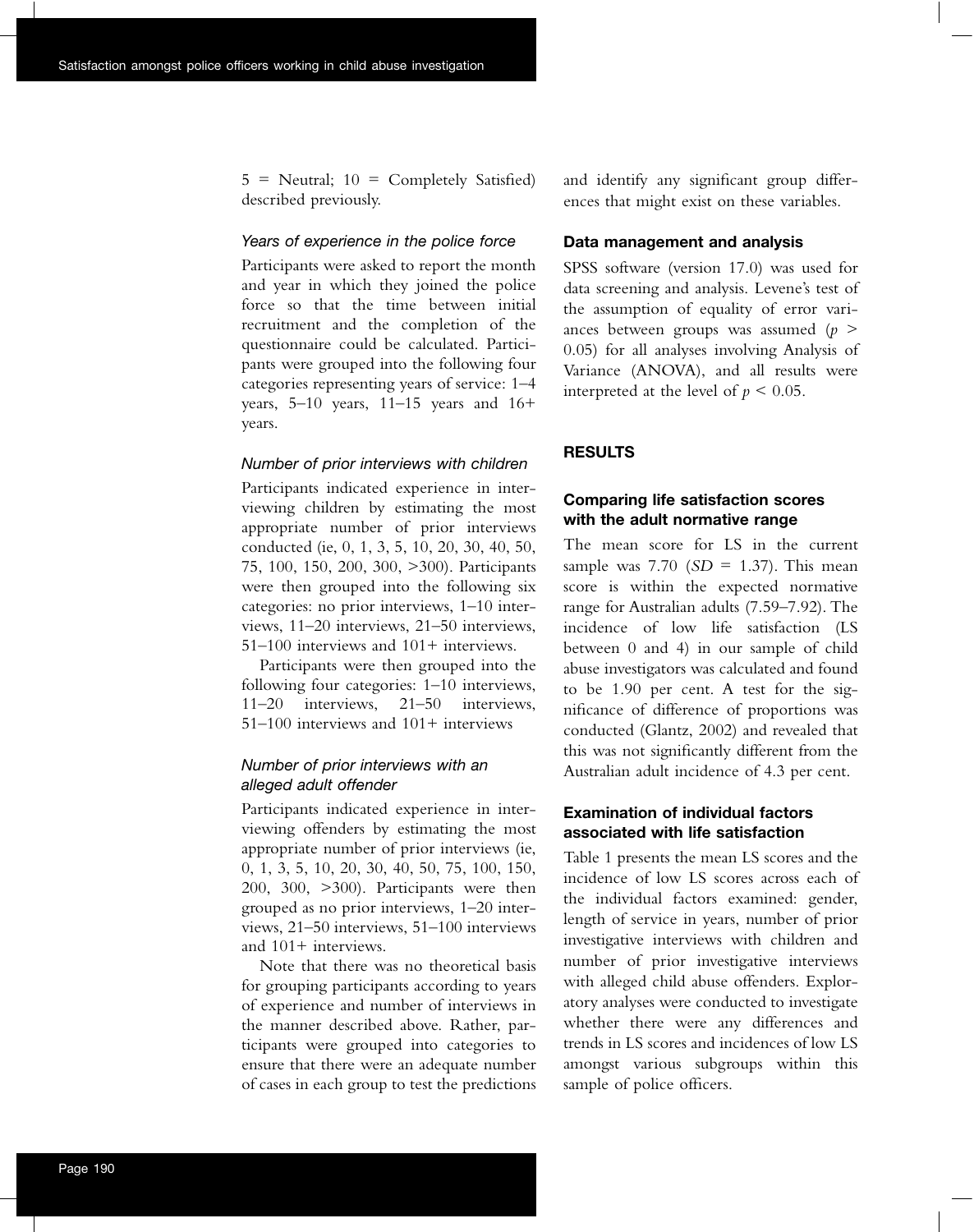|                                             |            | $\boldsymbol{N}$ | Mean LS | SD   | $\it n$<br>(LS < 4) | $\%$<br>(LS < 4) |
|---------------------------------------------|------------|------------------|---------|------|---------------------|------------------|
| Gender                                      | Female     | 128              | 7.87    | 1.37 | $\mathfrak{Z}$      | 2.34             |
|                                             | Male       | 86               | 7.63    | 1.37 | $\mathbf{1}$        | 1.16             |
| Total                                       |            | 214              | 7.70    | 1.37 | $\overline{4}$      | 1.90             |
| Years in service                            | $1 - 4$    | 44               | 7.84    | 1.21 | $\theta$            | 2.30             |
|                                             | $5 - 10$   | 84               | 7.92    | 1.40 | $\overline{c}$      | 2.38             |
|                                             | $11 - 15$  | 45               | 7.69    | 1.26 | 1                   | 2.22             |
|                                             | $16+$      | 41               | 7.49    | 1.57 | 1                   | 2.44             |
| Total                                       |            | 214              | 7.70    | 1.37 | $\overline{4}$      | 1.90             |
| No. of prior interviews with children       | $\theta$   | 12               | 7.00    | 2.13 | $\mathbf{1}$        | 8.33             |
|                                             | $1 - 10$   | 50               | 7.80    | 1.53 | 1                   | 2.00             |
|                                             | $11 - 20$  | 22               | 7.59    | 1.10 | $\theta$            | 0.00             |
|                                             | $21 - 50$  | 39               | 7.85    | 1.29 | 1                   | 2.04             |
|                                             | $51 - 100$ | 34               | 8.30    | 1.38 | $\mathbf{1}$        | 2.94             |
|                                             | $101+$     | 57               | 7.70    | 1.18 | $\theta$            | 0.00             |
| Total                                       |            | 214              | 7.70    | 1.37 | $\overline{4}$      | 1.90             |
| No. of prior interviews with adult offender | $\theta$   | 11               | 7.64    | 1.63 | $\overline{0}$      | 0.00             |
|                                             | $1 - 20$   | 25               | 7.32    | 1.84 | 2                   | 8.00             |
|                                             | $30 - 50$  | 44               | 7.93    | 1.43 | $\theta$            | 0.00             |
|                                             | $75 - 100$ | 40               | 7.88    | 1.24 | 1                   | 2.50             |
|                                             | $150+$     | 93               | 7.79    | 1.39 | 1                   | 1.07             |
| Total                                       |            | 213              | 7.70    | 1.37 | $\overline{4}$      | 1.88             |

# **Table 1: Means, standard deviations and incidence of low LS in each interview group**

#### *Gender*

An independent samples t-test was conducted to investigate the significance of difference between male and female mean LS scores. No significant effect for gender was observed  $(p > 0.05)$ . Females reported a similar mean LS score  $(M = 7.87, SD =$ 1.37) to males (*M* = 7.63, *SD* = 1.37) and likewise the incidence of low LS was similar for females (2.34 per cent) and males (1.16 per cent).

## *Years in service*

A one-way ANOVA was conducted to investigate any group differences in mean LS scores amongst police officers according to years in service as a police officer. No significant effect of years in service on LS was found  $(p > 0.05)$ . Likewise, the incidence of low LS was not significantly different between each of the four groups.

# *Total interviews conducted with alleged child victims*

A one-way ANOVA was conducted to investigate group differences in mean LS scores amongst police officers according to number of interviews conducted with alleged child victims. No significant main effect was found. However, although not significant, it is noteworthy that the mean LS score amongst the 12 individuals with no prior interviews with an alleged victim was 7.0  $(SD = 2.13)$ , with one of these individuals scoring in the low LS range. Other than this observation, the incidences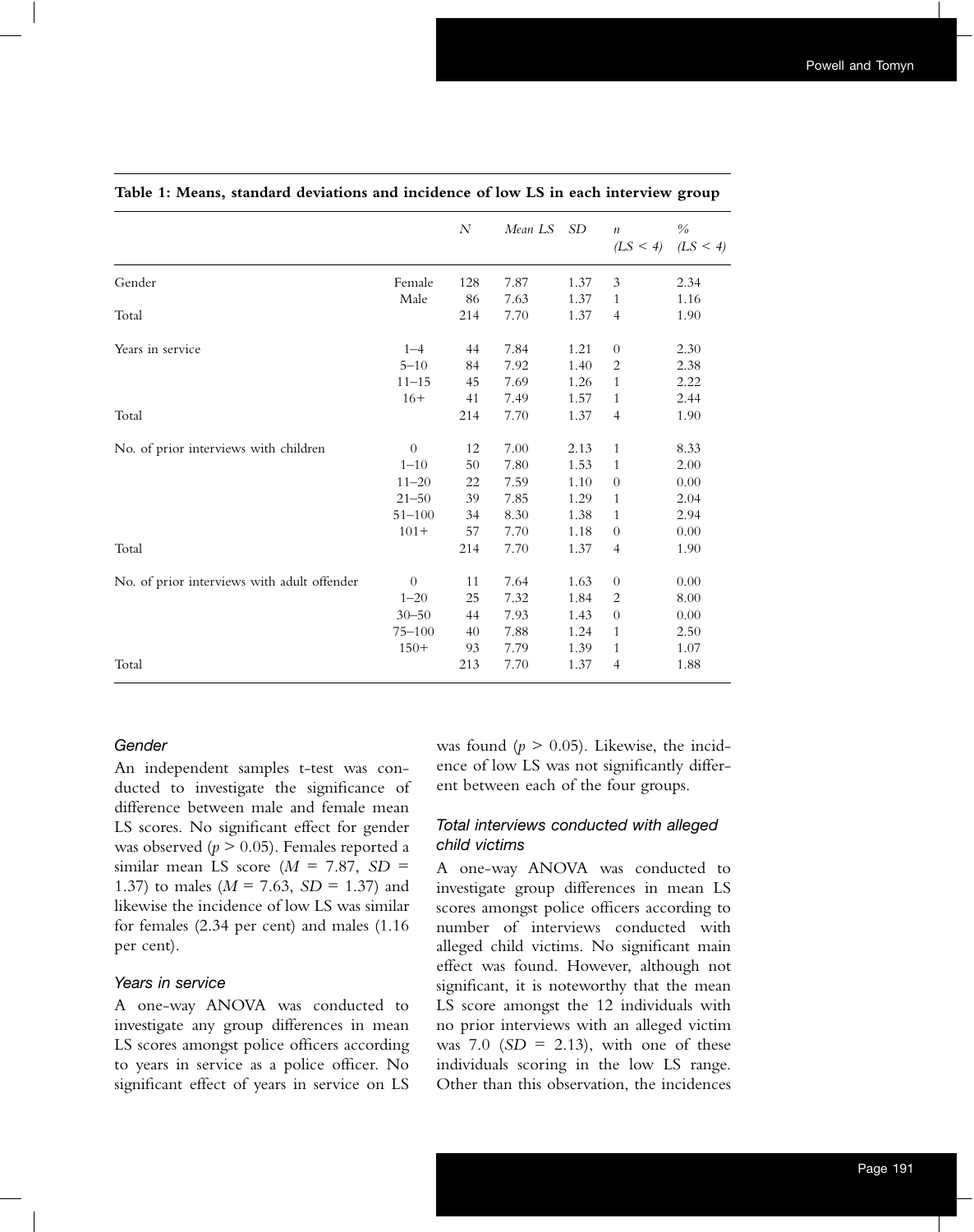of low LS were not significantly different between each of the different groups.

# *Total interviews conducted with alleged child sexual offenders*

A one-way ANOVA was conducted to investigate group differences in mean LS scores amongst police officers according to number of interviews conducted with an alleged adult offender. No significant main effect was found. Interestingly, the incidence of low LS was greatest amongst the 1–20 interview group (8 per cent); however, this incidence was not significantly different from any of the other groups.

# **DISCUSSION**

Our study revealed that the overall mean LS for child abuse investigators was similar to that of the general population. Further, the overall incidence of low LS (ratings 0–4, which are indicative of depression) was not significantly different (1.9 per cent) compared with that of the general population (4.3 per cent). While the results of any one study and single item measure need to be interpreted with caution, we suspect that the results would generalise to other jurisdictions. The LS score was well within the expected range and, as with most prior studies using this global item (eg, Cummins et al., 2010), individuals' responses were treated as confidential. Further, the challenges that child abuse investigators report in our jurisdictions (eg, high workloads, limited professional development opportunities, inter-agency tensions, poor conviction rates) are widespread in other English-speaking jurisdictions (Wright et al., 2006).

In addition to finding null differences between LS ratings of child abuse investigators and of the general population, no significant differences were found among the subgroups of child abuse investigators. We hypothesised that female officers would

have a lower mean LS score than males and that the frequency of responses in the 0–4 range would be significantly higher for the female officers compared with the males; however there was no observed difference between the two genders. Further, degree of exposure to trauma material and associated workplace stressors (measured via length of service in years, number of prior investigative interviews with children and number of prior investigative interviews with alleged child abuse offenders) was not associated with subjective wellbeing. In contrast to the hypothesis that the greater the officers' exposure to case material, the lower the mean LS score would be and the higher the frequency of responses in the 0–4 range, LS scores did not significantly differ as a function of exposure to case material.

Given the strong link between LS and depressive symptomatology (for example, anxiety (Headey, Kelley, & Wearing, 1993) and suicidal ideation (Heisel & Flett, 2004), the current findings suggest that police officers working in the area of child abuse investigation have, as a group, no higher risk of depression than the general population. This should not be taken to mean that the stressors faced by child abuse investigators do not exceed individuals' coping strategies; case law (eg, *New South Wales* v. *Seedsman*, 2000) clearly shows that to be untrue. Rather, the current findings suggest that there would be little basis for imposing maximum tenure for *all* investigators as an appropriate course of action purely on psychological grounds. Indeed, considering the immense passion that some longstanding sexual assault investigators feel about their work, forcing maximum tenure on employees could feasibly compound psychological distress (Powell & Wright, 2009).

Rather than supporting the need for global 'one-size-fits-all' tenure policies, our findings highlight the need for investment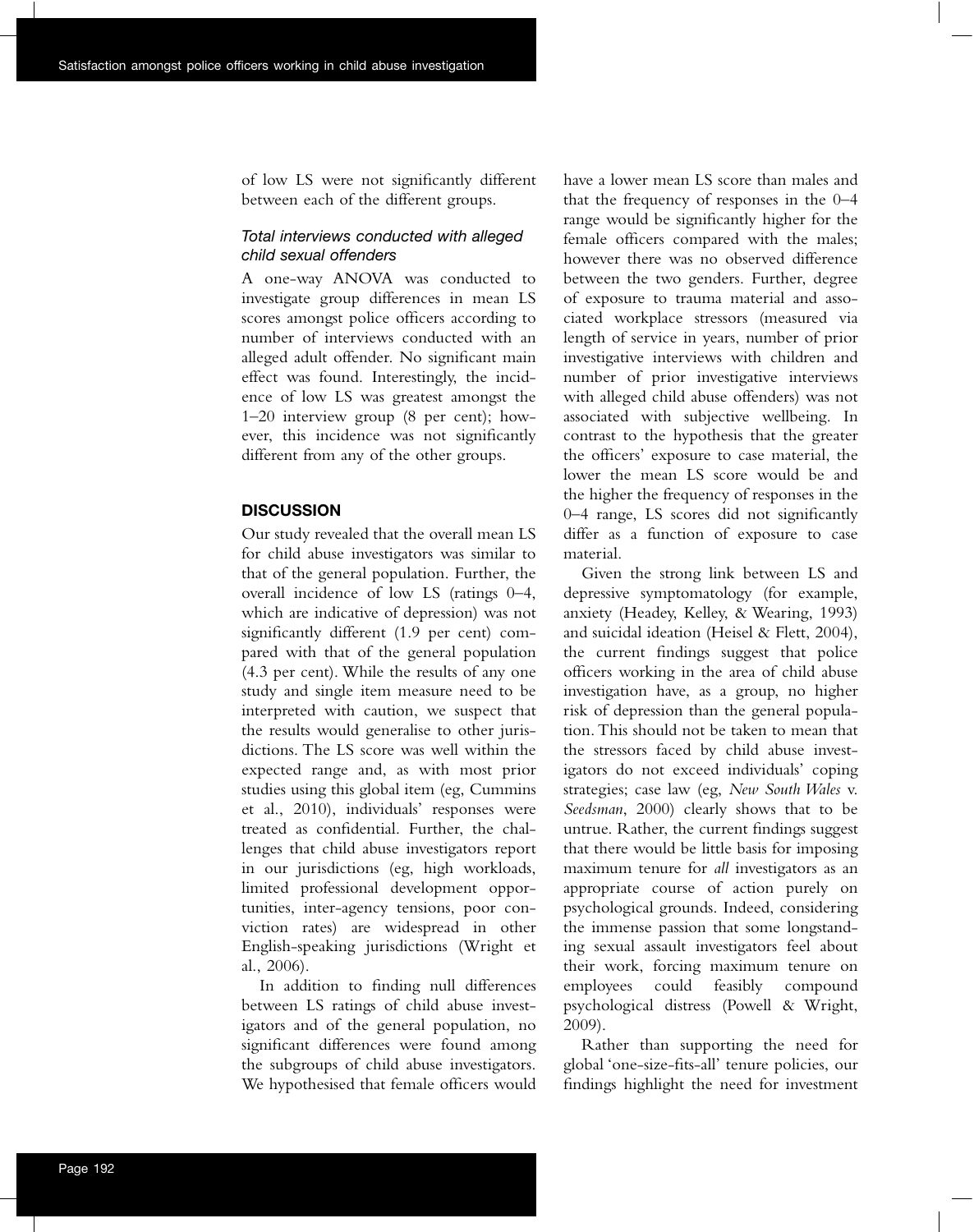in research to identify systematically those few individual officers who are experiencing (or who may be at risk of developing) psychological problems and to examine the effectiveness of individually tailored support services to ensure appropriate assistance is provided in a timely manner. Such research is likely to require regular assessment and monitoring of all officers' psychological wellbeing. While many jurisdictions adopt longitudinal psychological assessment practices, it is rarely accompanied by good quality control assessment to establish the relation between psychometric data and various work environments, officer background characteristics and intervention procedures.

# **NOTE**

1. Australian officers' ranks, from lowest to highest, are; Reservist, Constable, Senior Constable, Detective Senior Constable, Sergeant, Detective Sergeant, Senior Sergeant, Detective Senior Sergeant, Inspector, Detective Inspector, Chief Inspector, Detective Chief Inspector, Superintendent, Detective Superintendent, Chief Superintendent, Detective Chief Superintendent, Commander, Assistant Commissioner, Deputy Commissioner, Chief Commissioner.

#### **REFERENCES**

- Brady, J. L., Guy, J. D., Poelstra, P. L., & Brokaw, B. F. (1999). Vicarious traumatization, spirituality, and the treatment of sexual abuse survivors: a national survey of women psychotherapists. *Professional Psychology: Research and Practice, 30*, 386–393.
- Campbell, A., Converse, P. E., & Rodgers, W. L. (1976). *The quality of American life: perceptions, evaluations and satisfactions*. New York: Russell Sage Foundation.
- Chouliara, Z., Hutchison, C., & Karatzias, T. (2009). Vicarious traumatisation in practitioners who work with adult survivors of sexual violence and child sexual abuse: literature review and directions for future research. *Counselling & Psychotherapy Research, 9*, 47–56.
- Coman, G. J., Evans, B. J., Stanley, R. O., & Burrrows, G. D. (1991). Police officers' work environment and perceptions of stress: an Australian police sample. *Journal of Police and Criminal Psychology, 7*, 18–23.
- Cornille, T. A., & Woodard Meyers, T. (1999). Secondary traumatic stress among child protective service workers: prevalence, severity and predictive factors. *Traumatology, 5*, 15–31.
- Cross, C. L., & Ashley, L. (2004, October). Police trauma and addiction: coping with the dangers of the job. *FBI Law Enforcement Bulletin*, 24–32.
- Cummins, R. A. (1995). On the trail of the gold standard for subjective wellbeing. *Social Indicators Research, 35*, 179–200.
- Cummins, R. A., & Nistico, H. (2002). Maintaining life satisfaction: the role of positive bias. *Journal of Happiness Studies, 3*, 37–69.
- Cummins, R. A., Eckersley, R., Pallant, J., Van Vugt, J., & Misajon, R. (2003). Developing a national index of subjective wellbeing: the Australian Unity Wellbeing Index. *Social Indicators Research, 64*, 159–190.
- Cummins, R. A., Woerner, J., Weinberg, M., Perera, C., Gibson, A., Collard, J., & Horfiniak, K. (2010). *Australian Unity Wellbeing Index, Survey 23: the wellbeing of Australians — life better/worse, children and neighbourhood.* Melbourne, VIC: Australian Centre on Quality of Life, Deakin University. Retrieved March 12, 2010, from http://www.deakin.edu.au/research/acqol/ auwbi/survey-reports/survey-023-reportpart-a.pdf
- Daly, I. W. (2005). Police officers do not receive adequate training to prepare them to handle child sexual abuse investigations. *Issues in Child Abuse Accusations, 15*, 1–13.
- Dantzer, M. L. (1987). Police-related stress: a critique for future research. *Journal of Police and Criminological Psychology, 3,* 43–52.
- Diener, E. (2000). Subjective wellbeing: the science of happiness and a proposal for a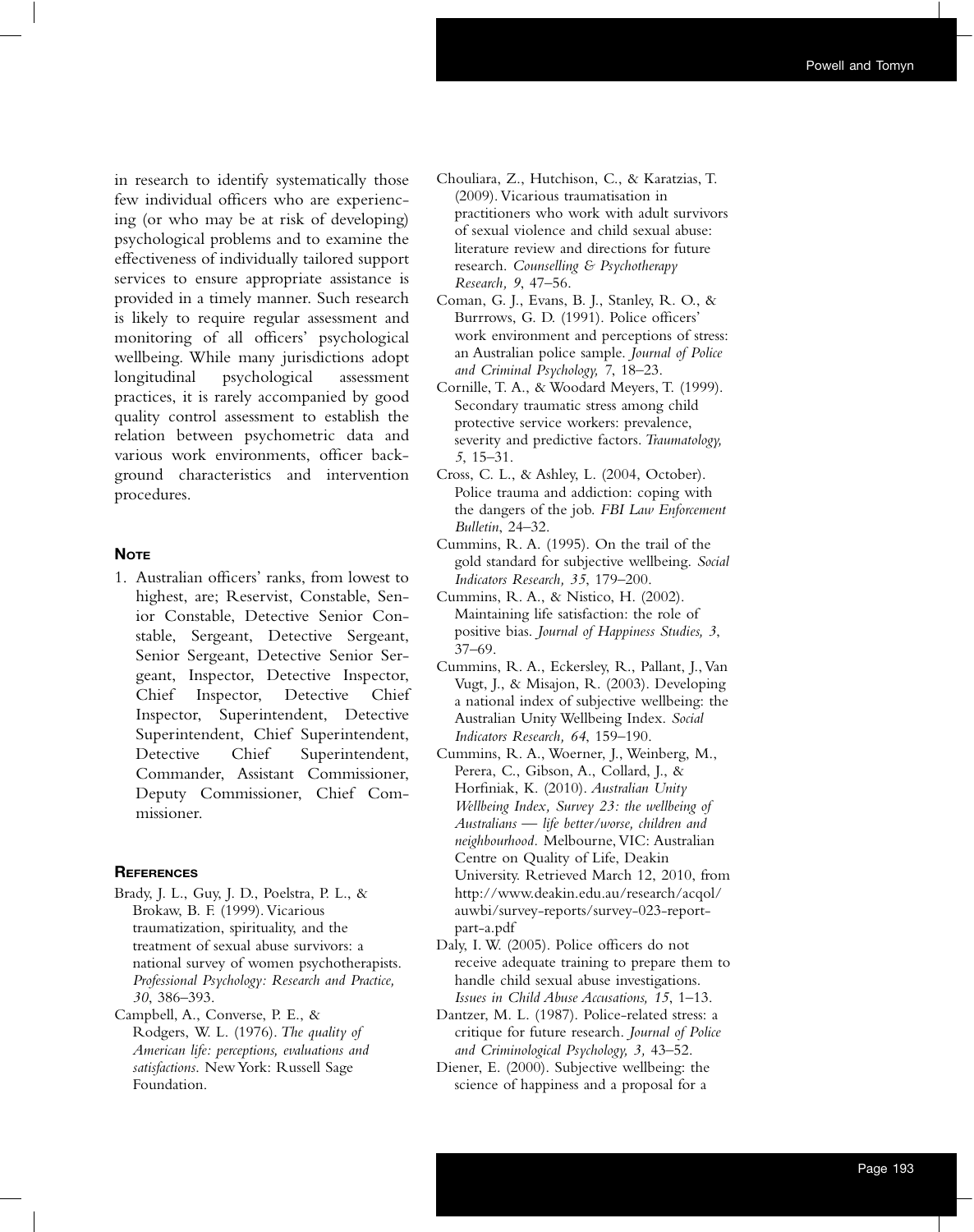national index. *American Psychologist, 55*, 34–43.

- Diener, E., Suh, E. M., Lucas, R. E., & Smith, H. L. (1999). Subjective well-being: three decades of progress. *Psychological Bulletin, 25*, 276–302.
- Figley, C. R. (2002). *Treating compassion fatigue.* New York: Brunner-Routledge.
- Follette, V. M., Polusny, M. M., & Milbeck, K. (1994). Mental health and law enforcement professionals: trauma history, psychological symptoms, and impact of providing services to child sexual abuse survivors. *Professional Psychology: Research & Practice, 25*, 275–282.
- Glantz, S. A. (2002). *Primer of biostatistics* (5th ed.). New York: McGraw-Hill.
- Headey, B., Kelley, J., & Wearing, A. (1993). Dimensions of mental health: life satisfaction, positive affect, anxiety and depression. *Social Indicators Research, 29*, 63–82.
- Headey, B., & Wearing, A. (1989). Personality, life events, and subjective wellbeing: toward a dynamic equilibrium model. *Journal of Personality and Social Psychology, 57*, 731–739.
- Headey, B., & Wearing, A. (1992). *Understanding happiness: a theory of subjective wellbeing.* Melbourne, VIC: Longman Cheshire.
- Heisel, M. J., & Flett, G. L. (2004). Purpose in life, satisfaction with life, and suicide ideation in a clinical sample. *Journal of Psychopathology and Behavioral Assessment, 26*, 127–135.
- International Wellbeing Group. (2006). *Personal Wellbeing Index — Adult (PWI-A)*. Retrieved March 15, 2010 from Australian Centre on Quality of Life website: http:// www.deakin.edu.au/research/acqol/ instruments/wellbeing-index.htm
- Kassam-Adams, N. (1995). *The risks of treating sexual trauma: stress and secondary trauma in psychotherapists*. Unpublished doctoral dissertation, University of Virginia, Charlottesville.
- Kroes, W. M., Hurrell, J. J., Margolis, B. (1974). Job stress in police administrators*.*

*Journal of Police Science and Administration, 3*, 381–387.

- Martin, C. A., McKean, H. E., & Veltkamp, L. J. (1986). Post traumatic stress disorder in police working with victims: a pilot study, *Journal of Police Science and Administration, 14*, 98–101.
- *New South Wales* v *Seedsman* (2000) 217 ALR 583.
- Powell, M. B., & Wright, R. (2009, June). *Stakeholders' perceptions of the new SOCIT and MDC model adopted by Victoria Police*. Report submitted to Victoria Police. Not Published.
- Schauben, L. J., & Frazier, P. A. (1995). Vicarious trauma: the effects on female counselors of working with sexual violence survivors. *Psychology of Women Quarterly, 19*, 49–64.
- SPSS for Windows: Release 17.0. (2008). Chicago, IL: SPSS Inc.
- Stevens, M., & Higgins, D. J. (2002). The influence of risk and protective factors on burnout experienced by those who work with maltreated children. *Child Abuse Review, 11*, 313–331.
- Terry, W. C. (1981). Police stress: the empirical evidence. *Journal of Police Science and Administration, 9*, 61–75.
- Tomyn, A. J., & Cummins, R. A. (2010). The subjective wellbeing of high-school students: validating the Personal Wellbeing Index — school children. *Social Indicators Research.* doi: 10.1007/S11205-010-9668-6.

Violanti, J. M., & Gehrke, A. (2004). Police trauma encounters: precursors of compassion fatigue. *International Journal of Emergency Mental Health, 6*, 75–80.

- Wright, B. (2004). Compassion fatigue: how to avoid it? *Palliative Medicine, 18,* 3–4.
- Wright, R., Powell, M. B., & Ridge, D. (2006). Child abuse investigation: an indepth analysis of how police officers perceive and cope with daily work challenges. *Policing: An International Journal of Police Strategies and Management*, *29*, 498–512.